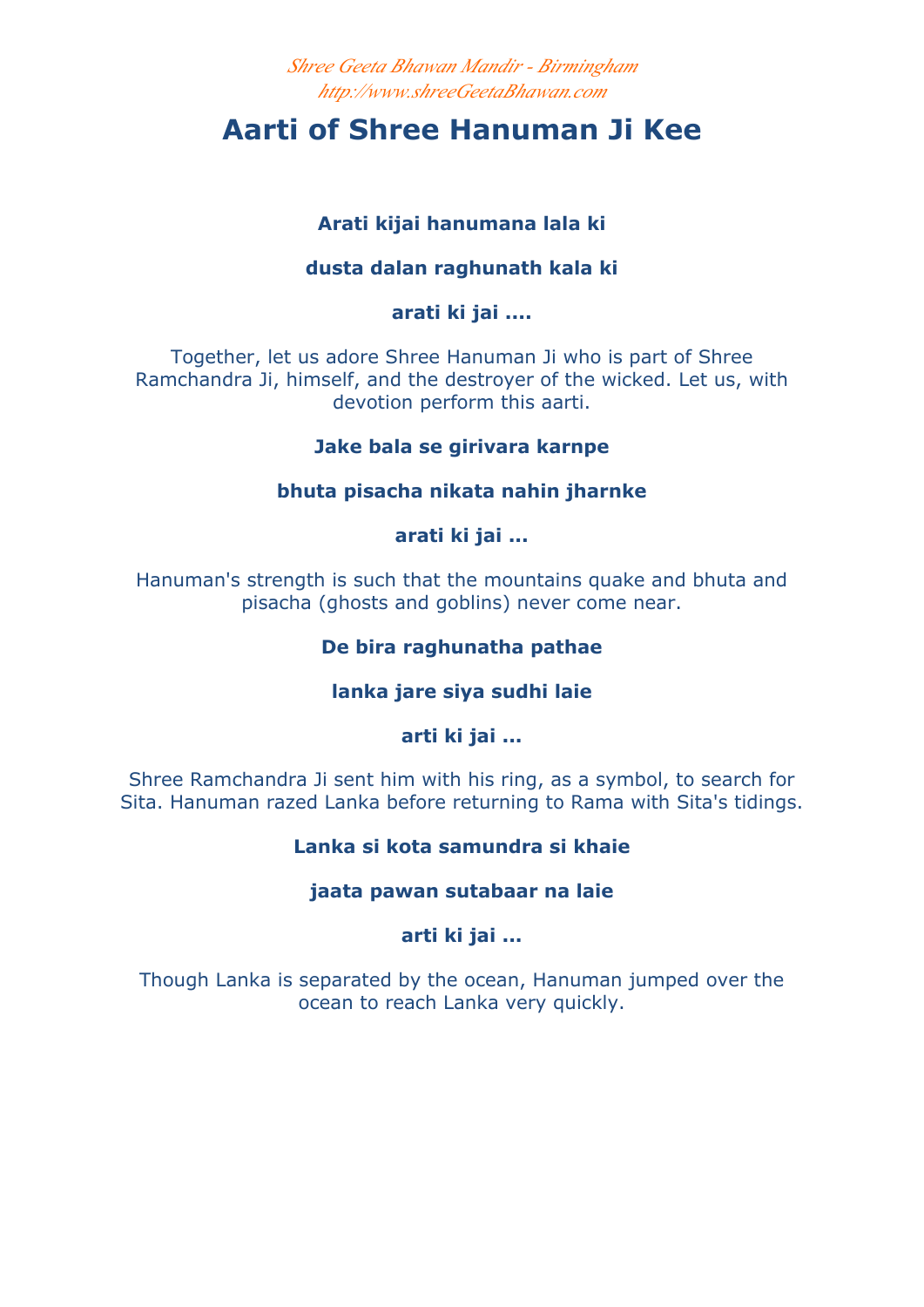*Shree Geeta Bhawan Mandir - Birmingham http://www.shreeGeetaBhawan.com*

#### **Baern bhuja se asura sarnhare**

#### **dahini bhuja sura santa ubare**

#### **arti ki jai ...**

With his left arm he destroyed the demons in Lanka while he rescued the saints, sages and gods with his right hand.

#### **Lanka jarai asura sanhare**

**rajarama ki kaja sanhare** 

**arti ki jai ...**

He set fire to Lanka and destroyed the demons and accomplished Shree Ramchandra's task.

## **Anjani putra maha baldaie**

**deva santa ki sada sahai** 

**arti ki jai ...**

He is Anjani's son and very great and powerful and at all times serve the saints and munis.

## **Lakshmana murchita pari sakare**

**lai sarnjewan prana ubare** 

**arti ki jai ...**

When Lakshmana was wounded and fell unconscious in the battlefield Shree Hanuman brought the sanjewan herb and restored his consciousness.

## **Paithii patala tori yama karay**

## **ahiravana ki bhuja ulhare**

**art6i ki jai ...**

Shree Hanuman also descended into patala .. nether regions .. and entered the prisons of Yama .. Lord of Death .. and tore off Ahiravan's arms.